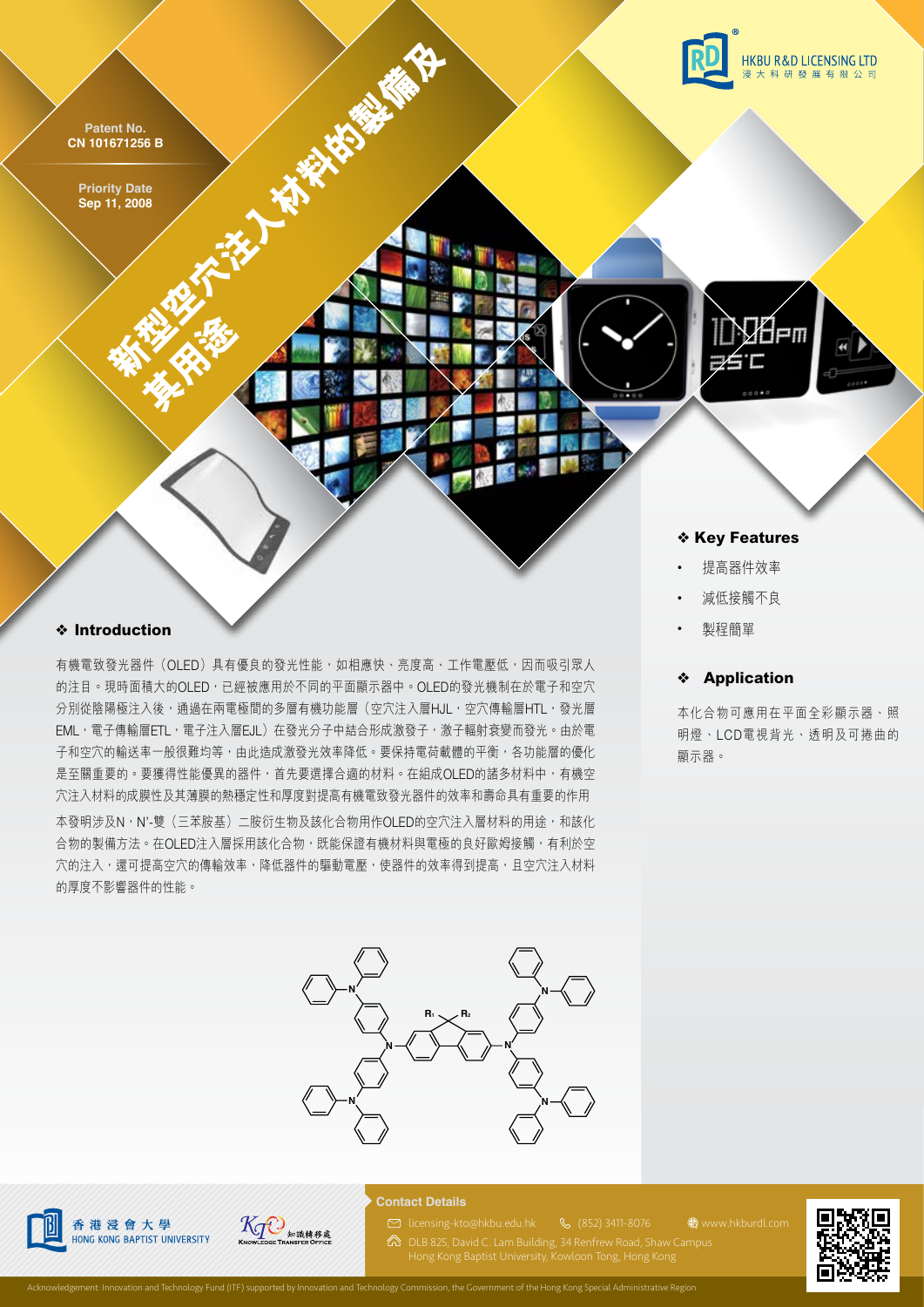**Patent No. US 6,759,686 B2 US 6,869,814**



#### ❖ **Introduction 簡介**

Global awareness of environmental protection and energy conservation has brought about the rise of the LED industry. Traditional LEDs can no longer fulfill the increasing market demand for large LED displays. Currently, large LEDs are typically manufactured on sapphire (Al2O3) and Silicon Carbide (SiC) substrates. Silicon substrate is yet to gain popularity due to its lower brightness as compared to other substrates. This invention introduces a novel porous silicon substrate that yields several advantages. Already widely used in the semiconductor industry, silicon is widely available in the form of large wafer diameters with excellent thermal properties, which makes it an attractive low-cost option for lighting.

According to leading equipment firm Veeco, silicon substrates only cost about 10% of sapphire substrates. Compared to existing silicon substrates, this invention significantly enhances the brightness by at least 10 times even under low-pressure environment. Silicon substrate LED comprises no heavy metal and is much more friendly to the environment. This LED is also tunable and can emit a broad spectrum of visible and invisible light by filling in different gases.

隨著全球氣候日益惡化,低碳經濟時代已經來臨,世界各國對LED(發光二極體)綠色產業給予前所未 有的關注。然而,隨著對大規格LED需求的日漸增長,傳統的LED製造技術已不能滿足市場的需求。因 此,新基板LED亦應運而生,新技術主要採用藍寶石(Sapphire)和碳化硅(SiC)基板。

本發明中主要包含了硅基底LED的製造工藝和裝置。選擇使用硅基底有多方面優勢:首先,硅作為半導 體,在工業生產中已有很長歷史,它不僅在製造大直徑晶片的可行性非常高,還有很好的熱導性和產品 穩定性,因此作為低成本LED生產方法具有相當大吸引力。據全球領先生產設備商Veeco計算,該硅基 板的成本僅是藍寶石基板的10%。然而,傳統的硅基板光效能比較低,這也是硅基板多年來未能成為主流 的原因之一,本發明正改善了其低光效能的弱點。此外,硅基板材料完全不含任何重金屬成分,減少對 環境破壞。在硅基板中充入不同氣體,LED便能產生不同顏色的可見和不可見光。



## ❖ **Key Features**

- **Low production cost**  Low material cost of silicon and commercial gases, and simplified production process
- **High efficiency** Operate at low voltage and save on electricity
- **Strong Liability** Great heat dissipation and simplified structure
- **Environment-friendly** No heavy metal and a greener environment for all
- **Tunable light** Broad spectrum of light by simply controlling the composition and pressure
- **生產成本低** ﹣原材料如硅和各種充入氣體都 是常見的工業原料,價格比較便宜,加上生產 流程比較單一和高效,生產成本相對較低
- **效能高** ﹣硅基板在低壓運作,是理想的綠色 節能器材
- **環境污染低** 硅基板不含任何重金屬,降低 對環境的影響
- 產品範圍廣 用同樣的生產流程,充入不同 的氣體,便能產生多種波長和顏色的光

#### ❖ **Application**

This invention may be used for Display, Spectroscopy portable devices, Anti-counterfeit device, Medical devices, Antiseptic device, R&D and scientific instrumentation etc.

本發明可用於顯示設備、光譜測量和分析設備、 防偽設備、醫學設備、消毒設備、其他高端科學 儀器(特別是需要紫外光的)等等。







#### **Contact Details**

(852) 3411-8076 licensing-kto@hkbu.edu.hk

DLB 825, David C. Lam Building, 34 Renfrew Road, Shaw Campus **WWW.hkburdl.com** 



Acknowledgement: Innovation and Technology Fund (ITF) supported by Innovation and Technology Commission, the Government of the Hong Kong Special Administrative Region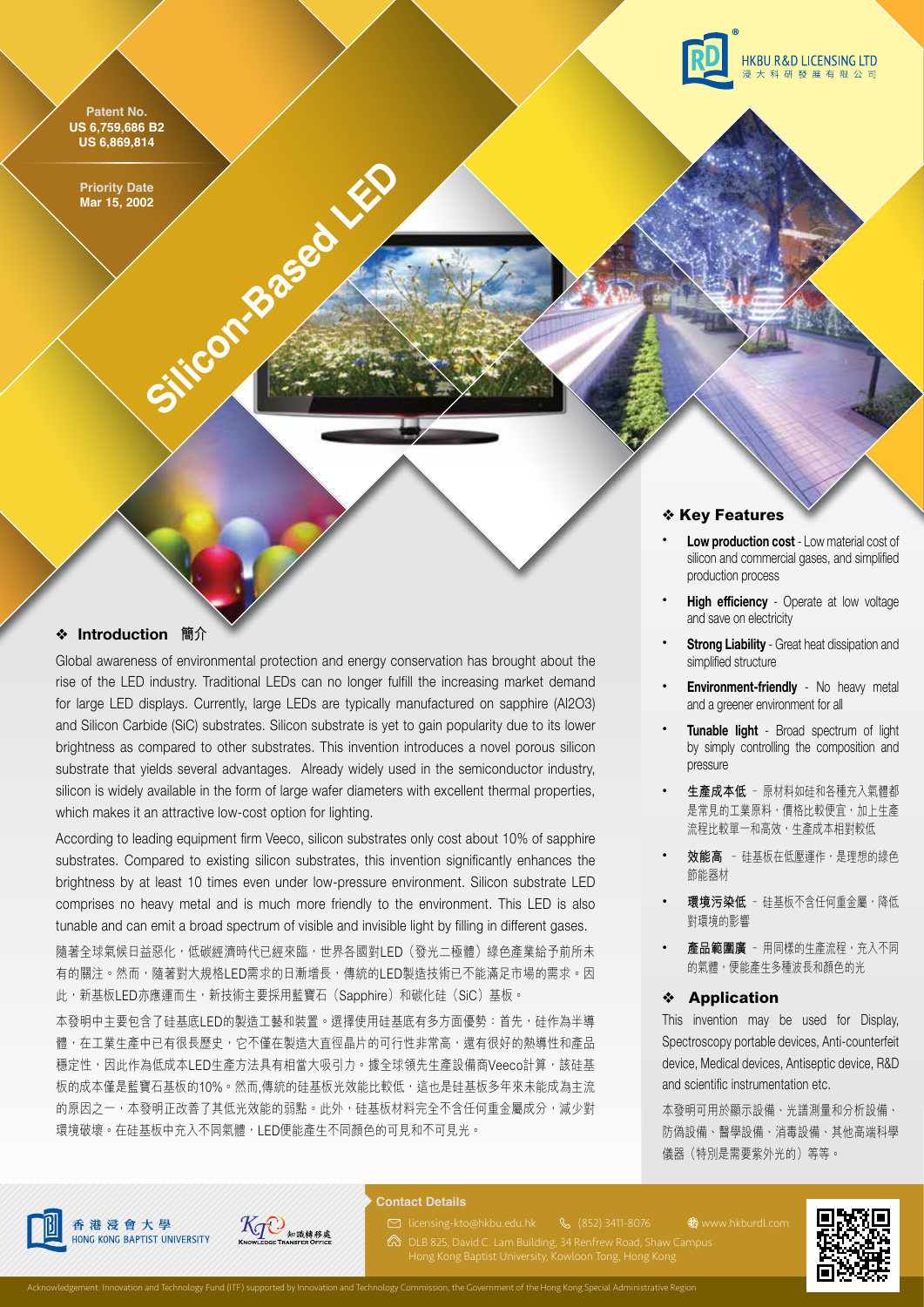

Patent No. Se,056,868<br>
High Batelland Brightness Level Apple Development No. 2016 **US 6,056,868**

**Priority Date May 22, 1998**

## ❖ **Key Features**

- Scalable process for mass production
- Easy and controllable
- Emission colors tunable
- 可擴展的大規模生產過程
- 簡單及容易控制
- 可調發出可見光的顏色

## ❖ **Application**

**WWW.hkburdl.com** 

This technology can be used for the applications such as street lighting, head lights for vehicles, IR camera and semiconductor devices.

這項科技可應用於例如:街燈,車頭 燈,IR攝像機,半導體器件。

## ❖ **Introduction**

As well-known, porous silicon is a material that can emit visible light. Since its spectrum is broad, it is not suitable for light emitting device (LED) application. Doping the foreign element(s) can not only significantly improve the brightness, but also make the spectrum narrow. Existing doping techniques including co-deposition, ion-implantation, and electrochemical deposition, however, have problems such as low productivity, long processing time and difficulty in mass production, etc.

The present invention introduces a novel and compatible method for doping rare earth (RE) phosphors into porous silicon, which can significantly enhance brightness by ten times or give infrared (IR) emission.

眾所周知的,多孔矽的材料可以發出可見光。因其頻譜闊,所以不適合應用在發光二極管(LED)上。 掺雜的異質元素,不但可以明顯增加其發光亮度,亦可以令光譜收窄。可是,現時的摻雜技術,包括共 沉積,離子注入,和電化學沉積技術,都潛在問題,例如生產效率低,製作時間長和生產困難等問題。 本發明提出一種新合適的方法,在多孔矽摻雜稀土(RE)螢光材料,可以顯著把光亮度提高10倍或發出 紅外(IR)射線。







#### **Contact Details**

(852) 3411-8076 licensing-kto@hkbu.edu.hk

DLB 825, David C. Lam Building, 34 Renfrew Road, Shaw Campus